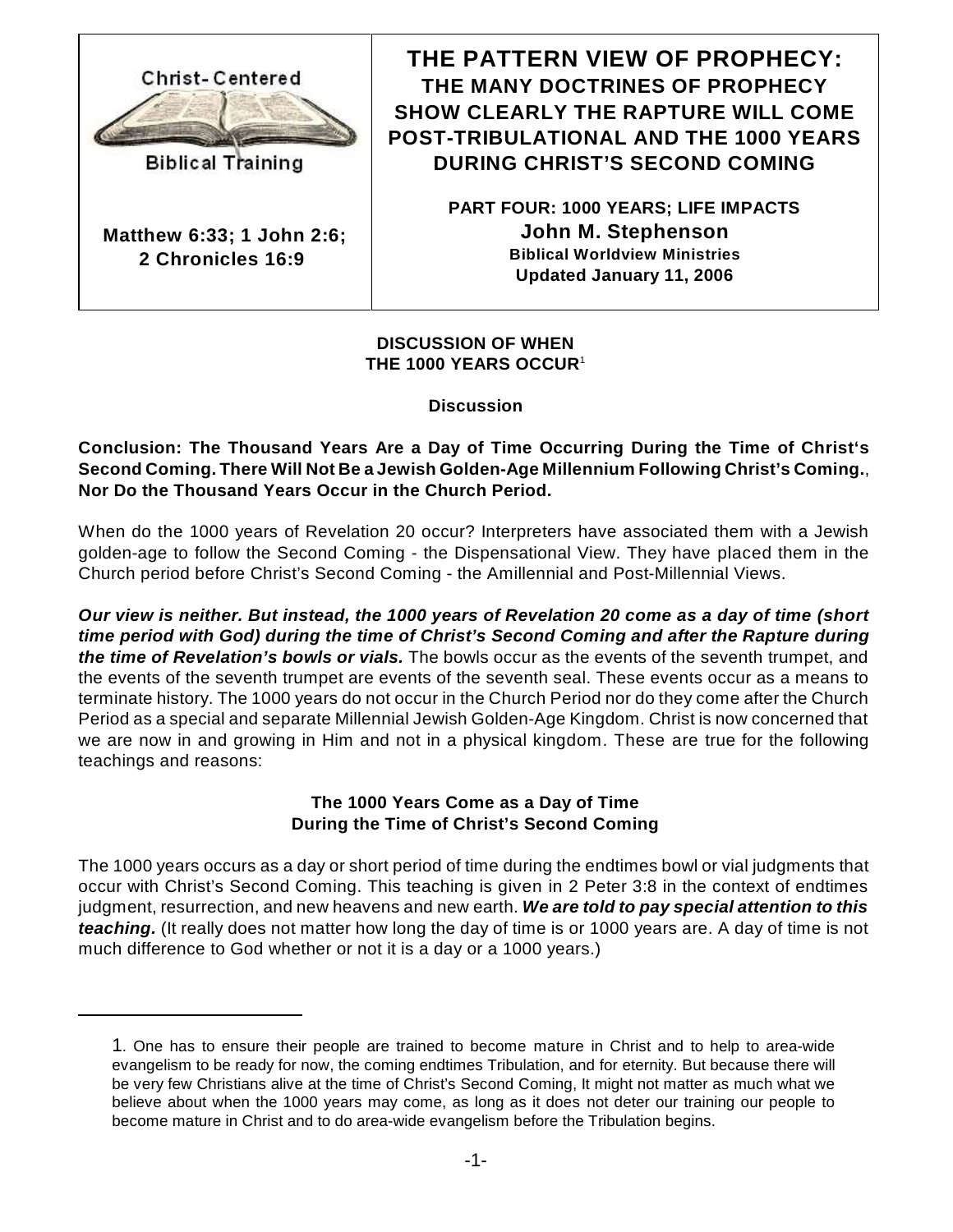#### *2 Peter 3:8 - But do not let this one fact escape your notice, beloved, that with the Lord one day is as a thousand years, and a thousand years as one day*. (Bolding and underline emphasis mine.)

Christ's Second Coming covers the period of the bowls, the 1000 years, and the Great White Throne Judgment. The *single* resurrection of the just occurs just before the 1000 years begin (Revelation 20:4).The single resurrection of the unjust (the second resurrection) occurs just after the 1000 years end at the time of the Great White Throne Judgment (Revelation 20:5). Christ, when on earth said that the high priest would see Him coming in power on the clouds at His Second Coming (Matthew 26:63-65). The priest (as an unbeliever), after the Rapture, can only see Him in this manner after his resurrection. This second resurrection occurs at the time of the priests's judgment at the Great White Throne Judgment after the 1000 years. In Revelation 1:7, the Bible teaches that when Christ comes in the clouds, every eye shall see Him, even those who pierced Him (they are all unbelievers). The unbelievers can only seen Him in this manner after their resurrection, after the period of the 1000 years. This resurrection is for and at the time of the Great White Throne Judgment. Thus, the Bible teaches that Christ's coming in the clouds covers the 1000 years right up to the time of and including the time of the Great White Throne Judgment.

*Matthew 26:63-64 - But Jesus kept silent. And the high priest said to Him, "I adjure You by the living God, that You tell us whether You are the Christ, the Son of God." Jesus said to him, "You have said it yourself; nevertheless I tell you, hereafter you shall see the Son of Man sitting at the right hand of Power, and coming on the clouds of heaven."*

*Revelation 1:7 - Behold, He is coming with the clouds, and every eye will see Him, even those who pierced Him; and all the tribes of the earth will mourn over Him. Even so. Amen.*

We should expect the 1000 years between the two resurrections to be a short period because Christ seems to judge the sheep and goat nations at the same time in but a short time at His Second Coming. I realize this is a parable but the truth seems to be there. Note:

*Matthew 25:31-46 - "But when the Son of Man comes in His glory, and all the angels with Him, then He will sit on His glorious throne. "And all the nations will be gathered before Him; and He will separate them from one another, as the shepherd separates the sheep from the goats; and He will put the sheep on His right, and the goats on the left. "Then the King will say to those on His right, 'Come, you who are blessed of My Father, inherit the kingdom prepared for you from the foundation of the world. 'For I was hungry, and you gave Me something to eat; I was thirsty, and you gave Me drink; I was a stranger, and you invited Me in; naked, and you clothed Me; I was sick, and you visited Me; I was in prison, and you came to Me.' "Then the righteous will answer Him, saying, 'Lord, when did we see You hungry, and feed You, or thirsty, and give You drink? 'And when did we see You a stranger, and invite You in, or naked, and clothe You? 'And when did we see You sick, or in prison, and come to You?' "And the King will answer and say to them, 'Truly I say to you, to the extent that you did it to one of these brothers of Mine, even the least of them, you did it to Me.' "Then He will also say to those on His left, 'Depart from Me, accursed ones, into the eternal fire which has been prepared for the devil and his angels; for I was hungry, and you gave Me nothing to eat; I was thirsty, and you gave Me nothing to drink; I was a stranger, and you did not invite Me in; naked, and you did not clothe Me; sick, and in prison, and you did not visit Me.' "Then they themselves also will answer, saying, 'Lord, when did we see You hungry, or thirsty, or a stranger, or naked, or sick, or in prison, and did not take care of You?' "Then He will answer them, saying, 'Truly I say to you, to the extent that you did not do it to one of the least of these, you did not do it to Me.' "And these will go away into eternal punishment, but the righteous into eternal life."*

Satan is bound during the 1000 years so he can not at this time effect or influence the nations - anyone.

*Revelation 20:1-3 - And I saw an angel coming down from heaven, having the key of the abyss and a*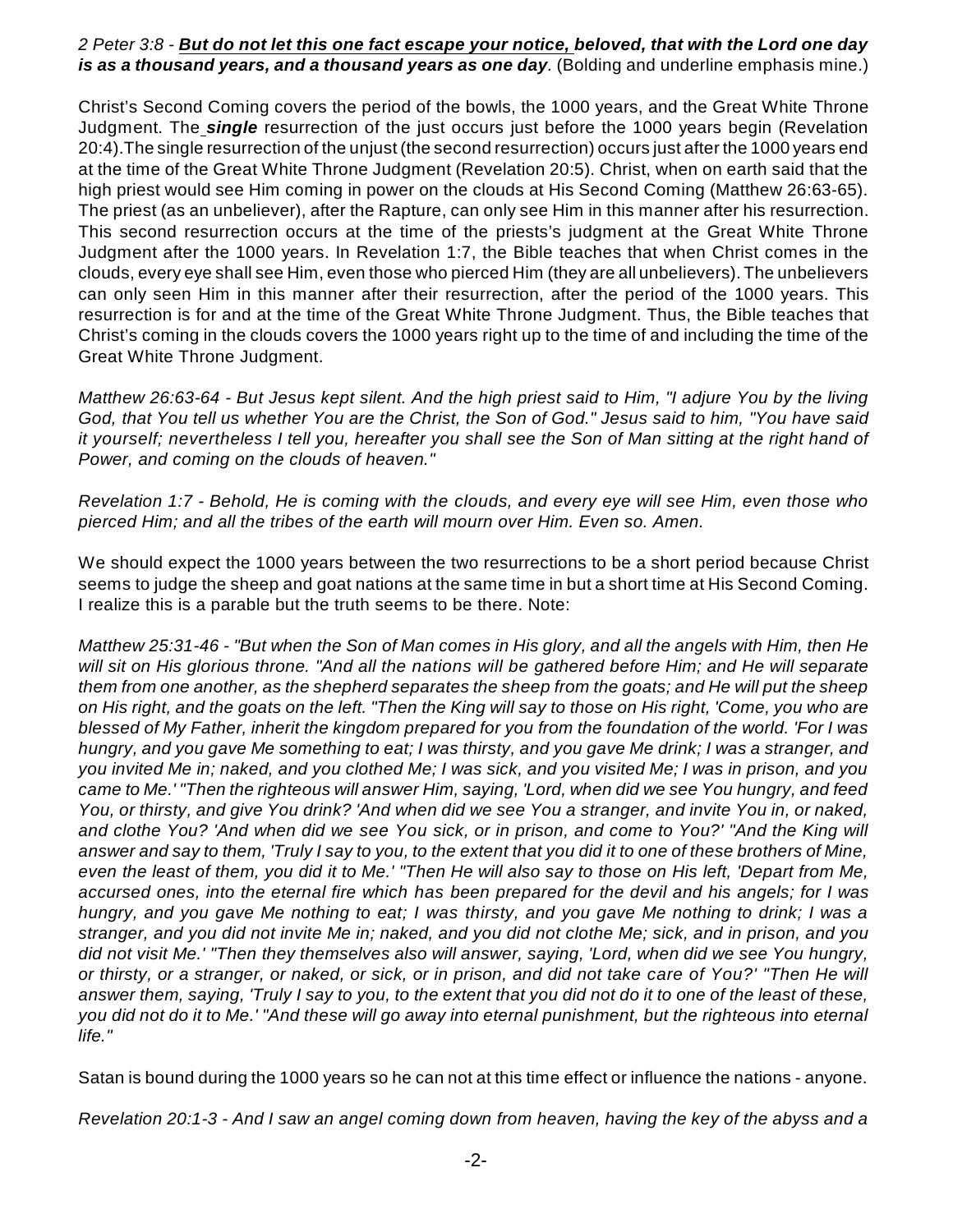*great chain in his hand. And he laid hold of the dragon, the serpent of old, who is the devil and Satan, and bound him for a thousand years, and threw him into the abyss, and shut it and sealed it over him, so that he should not deceive the nations any longer, until the thousand years were completed; after these things he must be released for a short time.* (Bolding: Mine)

The Church reigns with Christ during this time and determines whether or not any unbelievers remaining can be saved. But none come to repentance.

*Revelation 16:9 - . and they did not repent, so as to give Him glory.*

The overall Biblical concept is that after everyone who is to live, has lived and has made a formal decision to believe or deny the Gospel, the end comes. The wheat and the tares grow together until all the tares are bundled for the fire - having formally denied the Gospel. Only then is the wheat separated from the tares in the Rapture. Christ sits at the right hand of God until all His enemies become His footstool. Then afterwards the court awards the Kingdom of the World becoming the Kingdom of God (The Title Deed of the Earth) to Christ that legally allows Him to bring the resurrections and judgments including the Rapture of the Church. As a result, He then raptures the Church and brings judgment on all others (unbelievers). They are all killed and go to the Great White Throne Judgment as part of His coming in the clouds. The 1000 years, however long they last, are included in this period when Christ and the Church determine that indeed after the Rapture no one repents to believe the Gospel. During this time is when Satan is bound in order that he cannot effect their decision. *The 1000 years have nothing whateverto do with a potential Jewish golden-age Millennium. The context of Revelation 20 with the 1000 years are a time of resurrection and judgment and are anything other than a golden age such as Millennial Kingdom.*

## **The Number of Man**

The biblical number of man is six or its multiples. This means that man will only be on the earth for six thousand years. The number of divine division is three. Thus there are three 2000 year periods - Adam to Abraham, Abraham to Christ, and Christ to the end of history. Having Revelation's 1000 years being a day of time fits into the last 2000 years of the Church Period. *There will not be 7000 years of human history on earth.*

### **1000 Years in the Church Period**

### **There is "no" Scripture that teaches the 1000 years are in the Church Period.**

During the 1000 years, Satan is bound in the prison of the abyss (Revelation 20:1-3). He cannot effect or deceive anyone. During the Church Period, Scripture teaches that Satan is very active attacking the Church. Thus, the 1000 years cannot occur in the Church Period. He is not bound in the Church Period in the sense that he cannot prevent the Gospel from being preached to all nations. The Bible does not teach this. The Gospel is preached to all nations because after Christ satisfied God's Justice for sin, He was given all power in heaven and in earth to take the Gospel to all nations - direct teaching. Certainly, Satan attempts to prevent this happening.

*Matthew 28:18-20 - And Jesus came up and spoke to them, saying, "All authority has been given to Me in heaven and on earth. "Go therefore and make disciples of all the nations, baptizing them in the name of the Father and the Son and the Holy Spirit, teaching them to observe all that I commanded you; and lo, I am with you always, even to the end of the age. "*

Revelation 20:4 teaches that the 1000 years come *after* the Mark-of-the-Beast Period and *after* Christ's Second Coming. Thus, they cannot occur in the Church Period.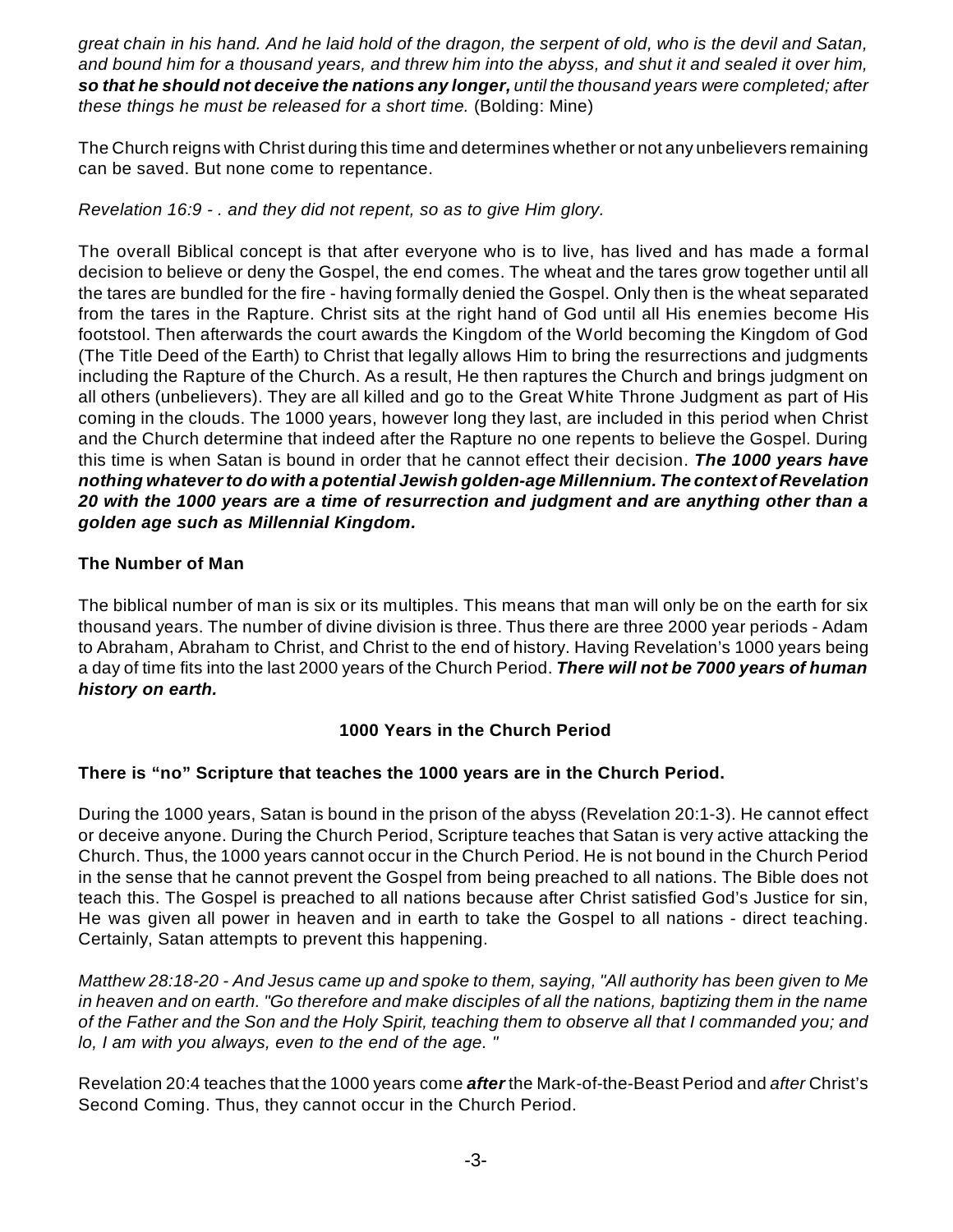*Revelation 20:4 - . I saw the souls of them that were beheaded for the witness of Jesus, and for the word of God, and which had not worshiped the beast, neither his image, neither had received his mark upon their foreheads, or in their hands; and they lived and reigned with Christ a thousand years*. (Bolding: Mine for emphasis.)

#### **1000 Years As a Jewish-Golden-Age Millennium**<sup>2</sup>

#### **There is no Scripture that places a Jewish-Golden Age in the 1000 years.**

Having a Jewish Golden-Age Millennium has been an assertion by interpreters. One reason this has been done is there are several Old Testament prophecies for a return of Israel that, according to interepreters, has not happened yet. So they place this return by assertion into the 1000 years. But the Bible does not teach this.

Another reason this has been done is because Revelation 20:4 teaches that believers will reign with Christ for the 1000 years. But it does not say what the condition and the circumstances are behind this reign. Revelation 5:10 teaches that the Church will reign with Christ on the earth. (They can reign on or over the earth without physically being on the earth.) This can be the time of the bowls. It can be a time when during the reign, all unbelievers are destroyed.

It should be clear here that the Scriptures do not say that Christ reigned for the 1000 years. His reign is always said to be eternal or everlasting. So what happens for the 1000 years must involve the Church for a limited time reign with Christ for when the 1000 years will occur. This has already been presented earlier when the Church determines whether or not anyone living after the Rapture and Second Coming will repent and be saved.

*Revelation 11:15 - And the seventh angel sounded; and there arose loud voices in heaven, saying, "The* kingdom of the world has become the kingdom of our Lord, and of His Christ; and **He will reign forever** *and ever."* (Bolding: Mine.)

### *The context of Revelation 20 for when the 1000 years will occur is final judgments and resurrections. It is anything but golden age.*

This 1000 year period is not a total righteous period without war as Isaiah 2 teaches because there are unbelievers and sinners in this period. This is true because after the 1000 years, the sinful armies, led by Satan now out of prison, make war against Christ and His armies. This would be the battle of Armageddon. The meaning of the Isaiah passage is that there will not be physical warfare ever again, but it means that God's people will not use physical warfare any more. This began in the Church Period. God's people now have spiritual warfare. (Revelation 16:12-21; 20:7-9) ?

*Isaiah 2:4 - And He will judge between the nations, And will render decisions for many peoples; And they will hammer their swords into plowshares, and their spears into pruning hooks. Nation will not lift up sword against nation, And never again will they learn war.*

The Isaiah passage also states that the nations will learn war no more. We have to careful here because we know that the nations come in war against the Lord and angels after the 1000 years. So the nations must have learned war in the 1000 years or before it began. So such a passage must deal

<sup>2</sup>*. Watchman Warning* has a 21 page appendix that describes the return of Israel and how the many Old Testament passages should be interpreted. They show a Jewish golden-age Millennium is not coming.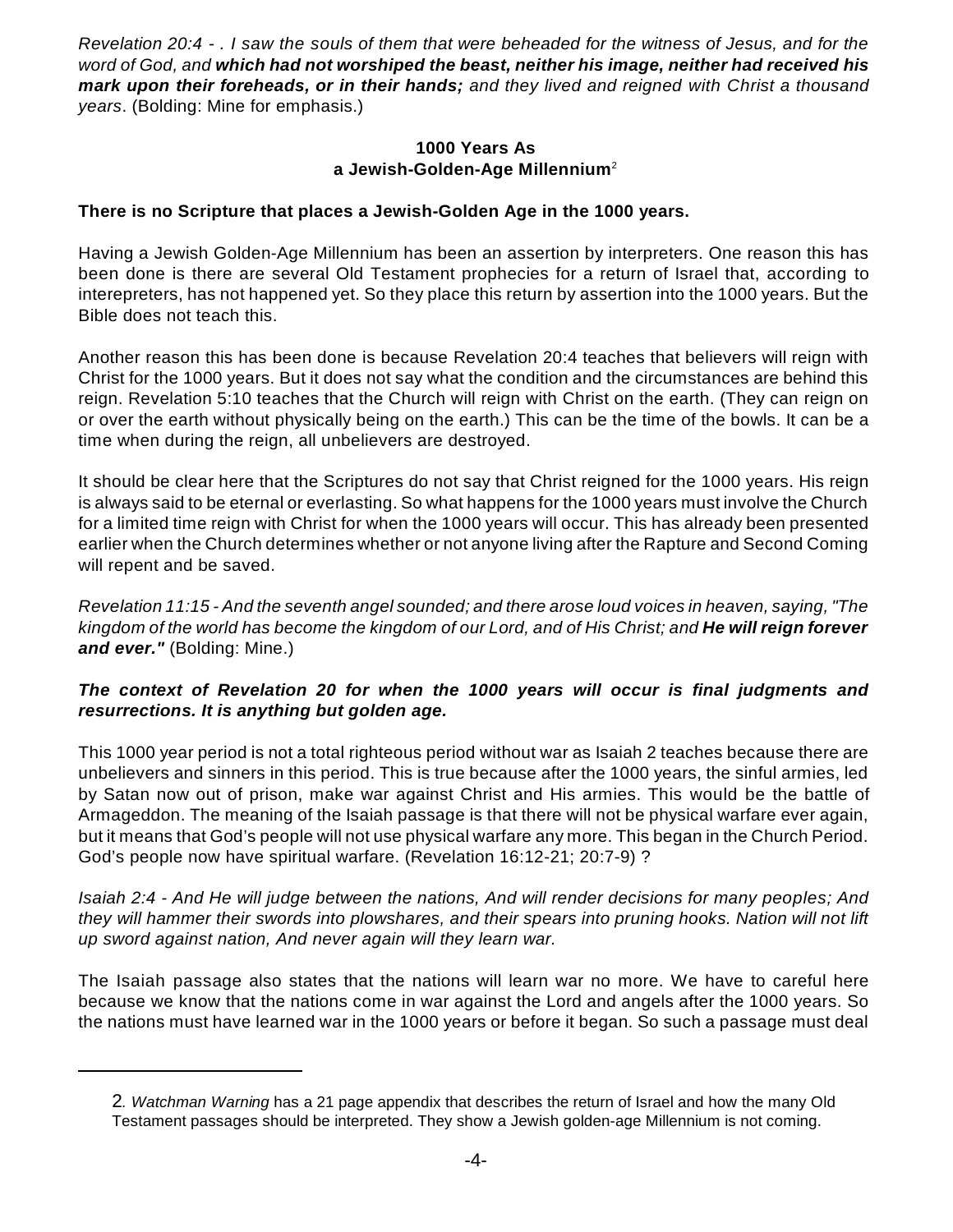with the saints of God or to eternity after the 1000 years.

If there were to be a Jewish Golden-Age Millennium, Satan would be bound in this period also. *He would not be there to deceive and test new believers for them to gain maturity. He would not be there to deceive the nations to build a great military. Thus, Satan being bound in such a Millennium makes no sense.* In our view, the 1000 years contain only unbelievers on the earth, after which they are all killed by Christ and His angels in the rod of iron and winepress operations.

As previously presented, the Cross broke down the barrier of the dividing wall between the Jew and the Gentile. Both Jews and Gentiles believers are now equal in Christ , as one new man, without ethnic distinction, with Christ now being the only one who can have any preeminence. Thus, after the Cross, there cannot be a future Jewish Period of any kind. There cannot be a Jewish Golden-Age Millennium. The Jew nor anyone, but Christ, can now have any preeminence or first place in God's program.

As previously presented, the Cross set aside physical temples and animal sacrifices forever for all future time periods. Thus, in God's program (although there might be in Satan's), there will not be a Tribulation or a Millennial temple with or without animal sacrifices. Such would be an affront to Christ and His Cross. *Such action is a denial of the Christian faith and the efficaciousness of the Cross where Christ died once for all time for sin. It should be clear that animal sacrifices in any millennium would not be a memorial to the Cross as some state. The Lord's Table of the body and the blood are the only memorial.*

It should be noted that the Church of Christ of both Jews and Gentiles is called a holy nation. This holy nation (the spiritual) replaced the covenant nation of Israel (the natural). This means that the saved of Israel are in the Church and holy nation of the Church. Thus, God will not bring back Israel as a nation of believing and non believing Jews.

*It is to be clear that Israel as a covenant nation composed of both believers and unbelievers does not become the Church. The Church did not replace the covenant nation of Israel. Instead, the believers in Israel become part of the Church with the believing Gentiles.* In this sense, the holy nation of the Church replaced the Covenant Nation of Israel because now Christ is now marrying the Church. But also in God's program, the Kingdom of God replaced the Covenant Nation of Israel.

*1 Peter 2:9 - But you are a chosen race, a royal priesthood, a holy nation, a people for God's own possession, that you may proclaim the excellencies of Him who has called you out of darkness into His marvelous light;* (Bolding: Mine.)

Thus, the only "holy" nation of believers that Christ is reigning over is the Church. Israel always contained both believers and unbelievers. So the nation that is relationship close to Christ over which He directly reigns is the Church which is in the Kingdom of God, having been called out from the Dominion of Satan. There will not be a Jewish Kingdom coming in God's Plan.

God has only one plan for all believers. This plan is that they reach a mature high-skill level spiritual ability in Christ-likeness needed for eternity. God does not have different and separate plans for Israel (containing believers and unbelievers) and the Church (all believers). The Bible does not teach this.

God has only one Church consisting of believers from all nations including from Israel. All believers without exception are in and are the Church, including all of those from Israel. When Christ ascended into heaven and received all power in heaven and in earth, He received the legal authority to transfer all Old Testament believers into the Kingdom of God and take them to heaven to be with Him. Being called out from the Dominion if Satan into the Kingdom of God, they at that time officially became His Church.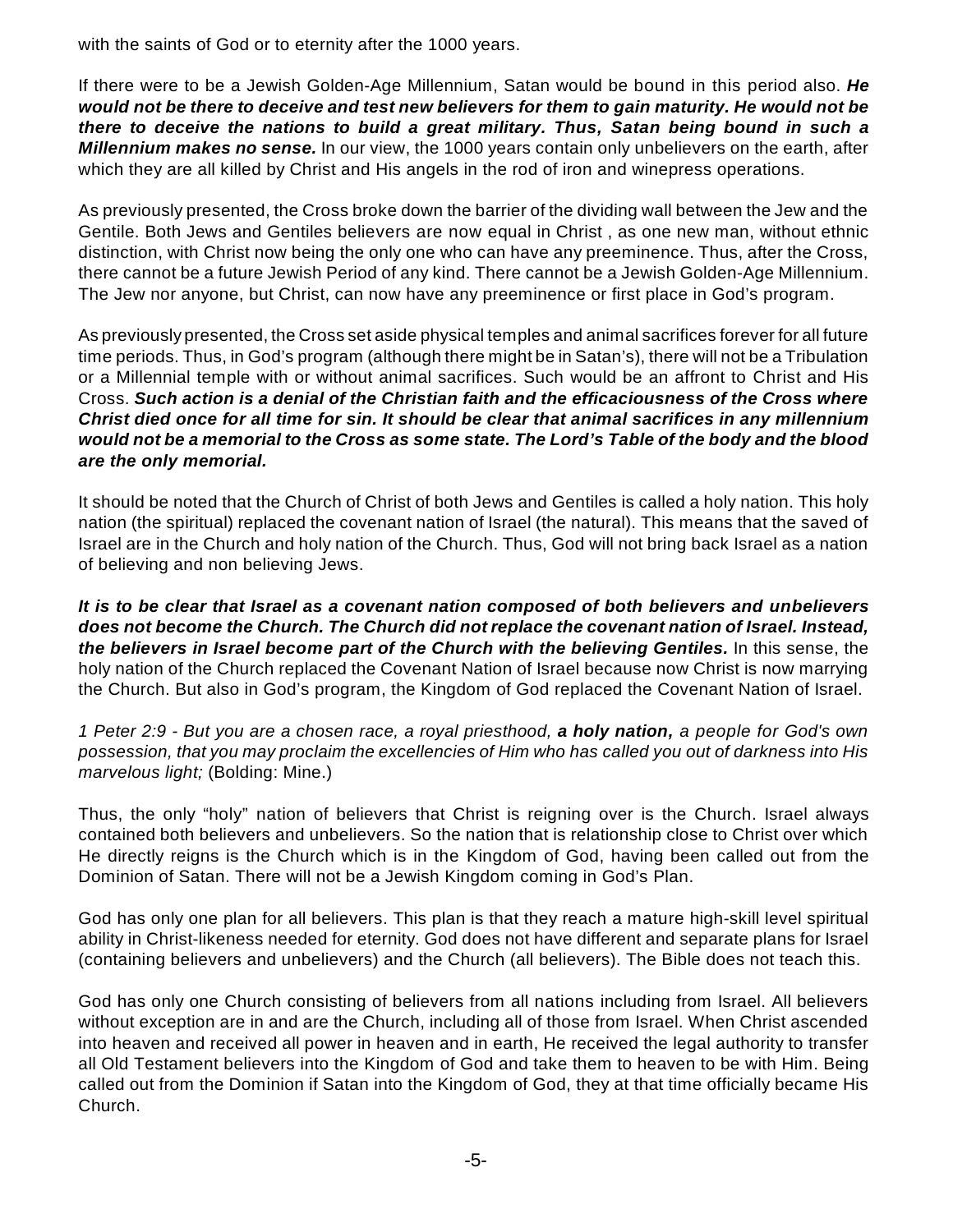God does not have two churches or two groups of believers. All believers from all of history are in His Church and go in the single Rapture. After the Rapture, God kills all the unbelievers, all people who are left. There are no people left to enter a Millennium, if there were to be one. No one is saved after the Rapture.

### Remember:

*Isaiah 1:9 - Unless the Lord of hosts Had left us a few survivors, We would be like Sodom, We would be like Gomorrah.*

(The meaning is that after any Rapture, the people left behind would be in great apostasy, and can no longer be saved, and thus, God would kill them.)

Christ sits at the right hand of God the Father until all His enemies become His footstool or under His authority. Because of this, if there were to be a Jewish Golden Age Kingdom, Christ would not come to rapture His Church until all the unbelievers in the Millennium became His footstool. Thus, for this case, the Rapture could not occur until after the Millennium. This makes no sense. His enemies become His footstool as the tares are being bundled for the fire in the Great Tribulation. Our Lord sits in heaven until this time and then comes to the clouds for the Rapture at the end of the Tribulation. (We know that there are unbelievers in the 1000 years because they war against Christ during the battles of Armageddon. The parable of the wheat and the tares teach the same thing. If there were to be a future Millennium, the wheat could not be separated from the tares until after the Millennium. This makes no sense. There cannot be a future Millennium.

Both Old Testament and New Testament believers were looking forward to being in the new Jerusalem with a new heavens and a new earth. The Jewish believers were not looking forward to a Millennial Kingdom on earth. Abraham was looking for a city whose maker was God. (Isaiah 65:27; 66:22; Hebrews 11:10; 2 Peter 3:13)

The Old Testament teaches declaratively that all prophecies that promise to place Israel back in the land have been fulfilled. The Bible teaches that the Jews possessed all the land that God promised her. Thus, there is no reason to believe that God has yet to fulfill a promise to place Israel back into the land after the Cross of Christ in the natural sense. (Joshua 21:43, 45; Nehemiah 9:7-8, 24; Ezekiel 33:24.).

*Joshua 21:43 - So the Lord gave Israel all the land which He had sworn to give to their fathers, and they possessed it and lived in it.*

*Joshua 21:45 - Not one of the good promises which the Lord had made to the house of Israel failed; all came to pass.*

Some Dispensational believers have not found in the Scriptures where Israel has possessed all the land. So they place this possession in the 1000 years. But such a view disagrees with the clear teachings of Scripture.

The Bible teaches (e.g. 2 Samuel 7:12-13; Psalm 89:3) that God will always have a decedent of David on David's throne over Israel. Interpreters have thought that this would be on earth. With this interpretation, one believes it could be in the 1000 years when the saints are to reign with Christ. But the Bible does not directly teach this. It teaches that the Church will reign with Christ on the earth (Revelation 5:10), but it does not mean necessarily that they will be physically on the earth. This reign is in the 1000 years (Revelation 20:6) They could reign on the earth from a heavenly or other location.

However, the Bible teaches in Acts 2 that Christ sits on David's throne now, but located in Heaven. He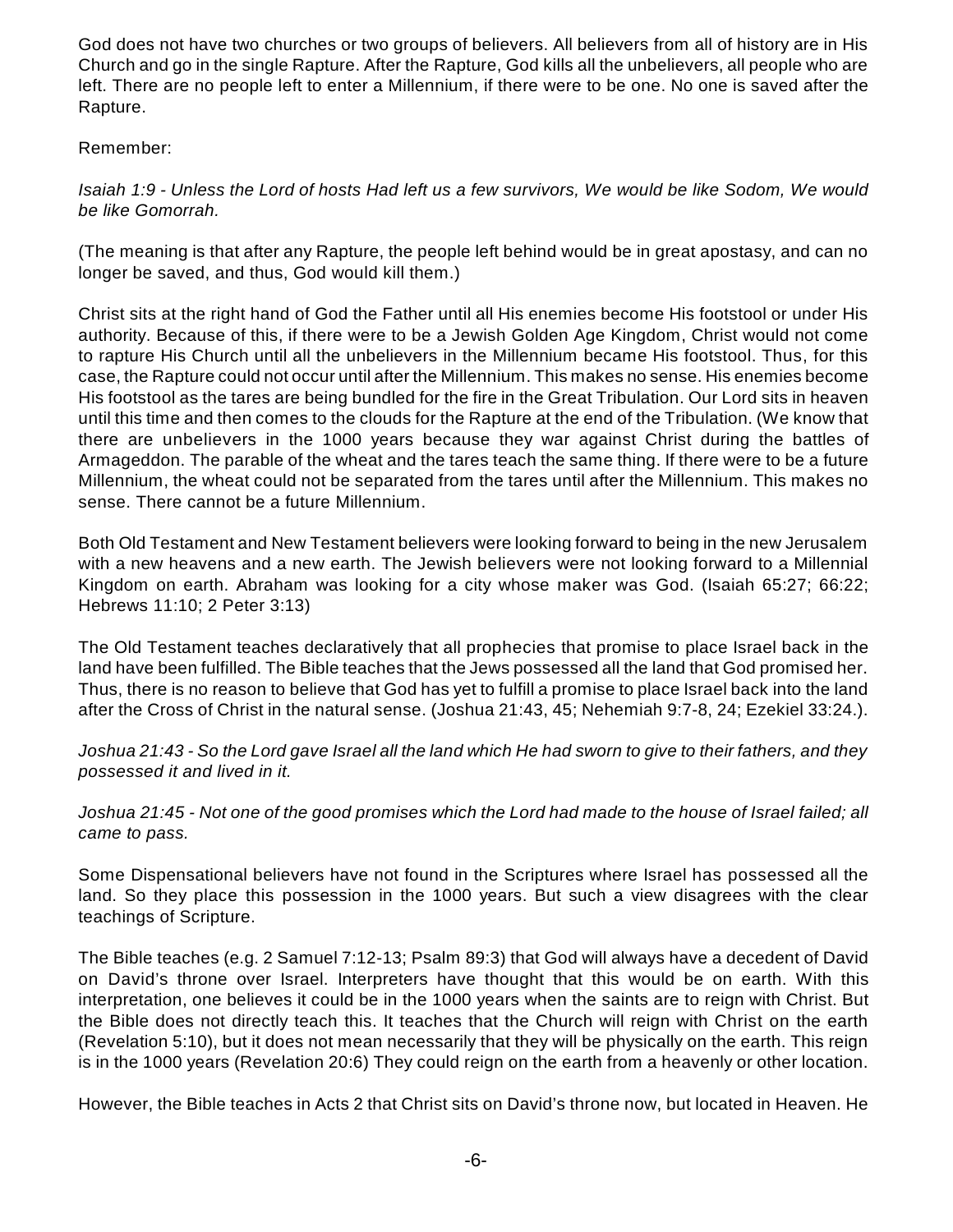also rules over all the nations as He rules over the Kingdom of God and over the Kingdom of Israel (in a spiritual manner). He rules over all believers. Remember those of the true Israel are only those of promise - believers in the Cross.

*Acts 2:30-33 - "And so, because he was a prophet, and knew that God had sworn to him with an oath to seat one of his descendants upon his throne, he looked ahead and spoke of the resurrection of the Christ, that He was neither abandoned to Hades, nor did His flesh suffer decay. "This Jesus God raised up again, to which we are all witnesses. "Therefore having been exalted to the right hand of God, and having received from the Father the promise of the Holy Spirit, He has poured forth this which you both see and hear.*

*Romans 9:6-8 - But it is not as though the word of God has failed. For they are not all Israel who are descended from Israel; neither are they all children because they are Abraham's descendants, but: "through Isaac your descendants will be named." That is, it is not the children of the flesh who are children of God, but the children of the promise are regarded as descendants.*

So the only promises to Israel that are for now and will be fulfilled are for the *believing* Jews (a small minority) to receive the New Covenant for salvation. As such, they then are to become part of the Church in the Church Period and, in the resurrection, go to the new Jerusalem in the new heavens and the new earth. This objective is what to which the Old Testament Jews were looking forward.

*Isaiah 65:17 - "For behold, I create new heavens and a new earth; And the former things shall not be remembered or come to mind.*

*Isaiah 66:22 - "For just as the new heavens and the new earth Which I make will endure before Me," declares the Lord, "So your offspring and your name will endure.*

Abraham was looking for a city whose maker was God.

*Hebrews 11:10 - for he was looking for the city which has foundations, whose architect and builder is God.*

*During His earthly ministry, Christ offered the Jews the Kingdom of God ruled from heaven. He did not offer them the Kingdom of Israel that would be ruled from the earth.* The concept is that when one is saved they are delivered into the Kingdom of God from the Dominion of Satan. This He wants for everyone if they will only believe the Gospel.

*Mark 1:15 - and saying, "The time is fulfilled, and the kingdom of God is at hand; repent and believe in the gospel."*

*John18:36 - Jesus answered, "My kingdom is not of this world. If My kingdom were of this world, then My servants would be fighting, that I might not be delivered up to the Jews; but as it is, My kingdom is not of this realm."*

The kingdom of God (ruled from heaven) is not equal to the Kingdom of Israel (ruled on earth) as some interpreters equate. Some interpreters believe that the Kingdom of Israel (being equal to the Kingdom of God) was postponed to the time of the 1000 years. But the Bible does not teach this concept. The Bible teaches that the Kingdom of God is operating all throughout the New Testament period. This is because, now that the Cross has come, all believers are now in the Kingdom of God. (Check a concordance to see that the Kingdom of God is mentioned many times as being active during the entire Church Period.)

The Kingdom of God was the first thing all believers (and unbelievers) are to seek (Matthew 6:33).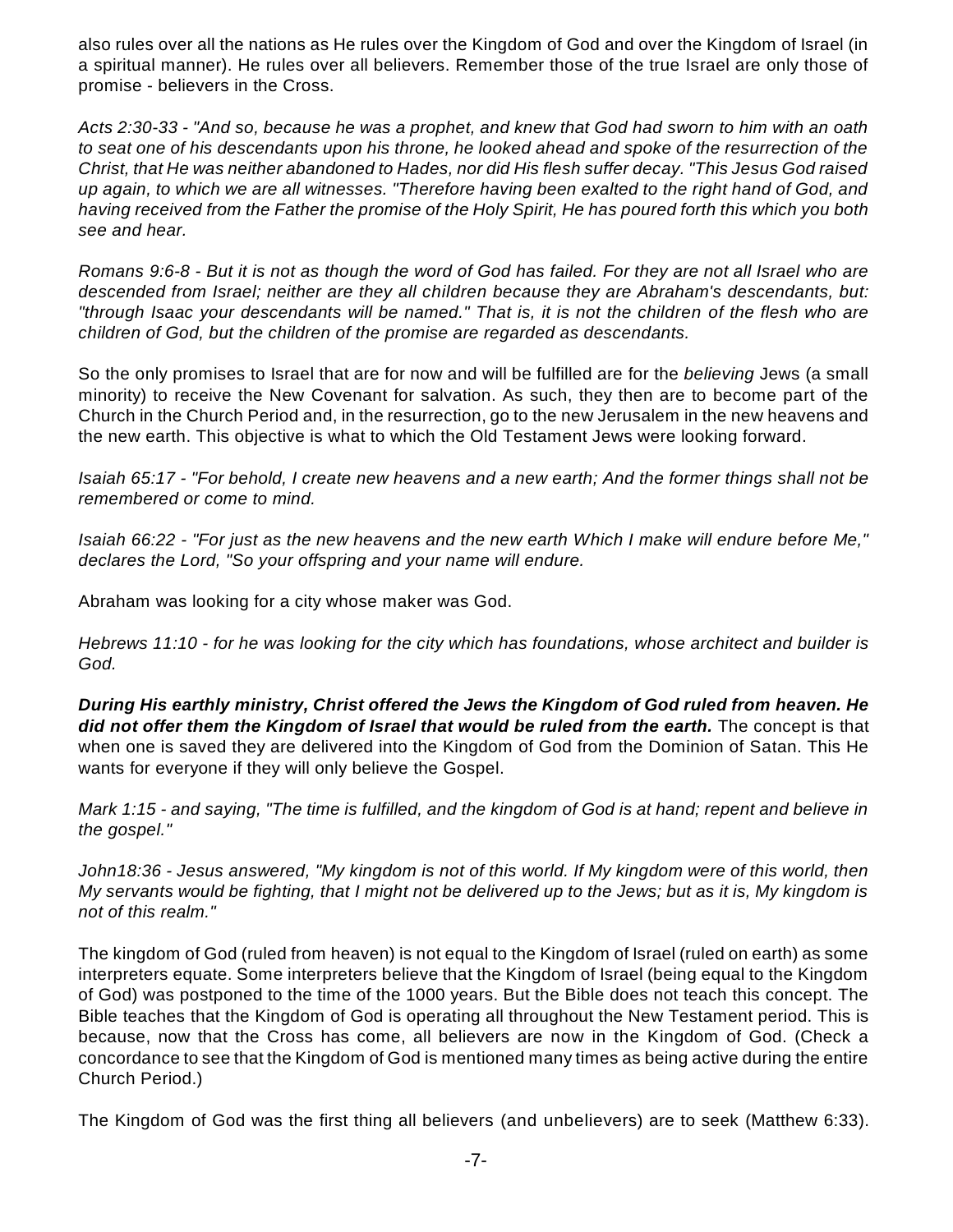Christ did not offer them an earthly kingdom of Israel because such a kingdom after the Cross has no purpose. The kingdoms of Israel and of God are different kingdoms with different purposes. *The Kingdom of Israel is where people live physically in the land of Israel. The Kingdom of God is a relationship kingdom (relationships with Christ), regardless of where people live all over the earth, ruled from heaven. All believers are in this Kingdom.*

The concept is that when a person becomes a believer in Christ, they are delivered from the Dominion of Satan (being an unbeliever) with Satan having eternal control into the Kingdom of God (now as a believer- the Church) in a special relationship with God with Him having eternal control. It is under the Kingdom of God where God rules His people. It will be this way in eternity also. (If there were to be a future Millennial Kingdom of Israel, it would come under the rule of the Kingdom of God.)

We are told that we are now to worship God everywhere in spirit and in truth, no longer in Jerusalem in temples.<sup>3</sup> Why would we expect God to bring back a physical temple for worship in some 1000 year period. May it never be. (It is not practical that millions of believers could worship in a temple at one geographic location such as Jerusalem.)

The Bible teaches that the Church Dispensation (administration or period) is the one when all things are summed up in Christ in both heaven and in earth. *Thus, there cannot be another Dispensation afterward such as a Jewish Golden-Age Millennium. The Church Dispensation is the last one.*

*Ephesians 1:10 - with a view to an administration* [dispensation of the Church Period] *suitable to the fulness of the times, that is, the summing up of all things in Christ, things in the heavens and things upon the earth.* (Comment: Mine.)

Israel was called the wife of God (Jehovah) (Isaiah 54:5; Jeremiah 31:32). God divorced the Northern Kingdom of Israel in her history in a declarative statement in Scripture (Jeremiah 3:8) and the Southern Kingdom of Israel indirectly taught at the Cross. *We know the latter because a spiritual leader cannot have two wives at the same time (such as 1 Timothy 3:2), and God (Christ) is now marrying the Church.* The Jews at the Crucifixion said let His blood be on us and on our children. They would not have Christ rule over them. We have no king, but Caesar. *What was said was that the Jews as A COVENANT NATION (having made a blood covenant with God) will never repent and believe in Christ as her Messiah.* They had made a blood covenant with God regarding Christ as not being their Messiah. (Of course individual Jews will believe.)

*Jeremiah 3:8 - "And I saw that for all the adulteries of faithless Israel, I had sent her away and given her a writ of divorce, yet her treacherous sister Judah did not fear; but she went and was a harlot also.* (Bolding: Mine)

*Matthew 27:25 - And all the people answered and said, "His blood be on us and on our children!"*

*John19:15 - They therefore cried out, "Away with Him, away with Him, crucify Him!" Pilate said to them, "Shall I crucify your King?" The chief priests answered, "We have no king but Caesar."*

*Luke 19:14 - "But his citizens hated him, and sent a delegation after him, saying, 'We do not want this man to reign over us.'*

<sup>3</sup>. *John 4:21-24 - Jesus said to her, "Woman, believe Me, an hour is coming when neither in this mountain, nor in Jerusalem, shall you worship the Father. "You worship that which you do not know; we worship that which we know, for salvation is from the Jews. "But an hour is coming, and now is, when the true worshipers shall worship the Father in spirit and truth; for such people the Father seeks to be His worshipers. "God is spirit, and those who worship Him must worship in spirit and truth."*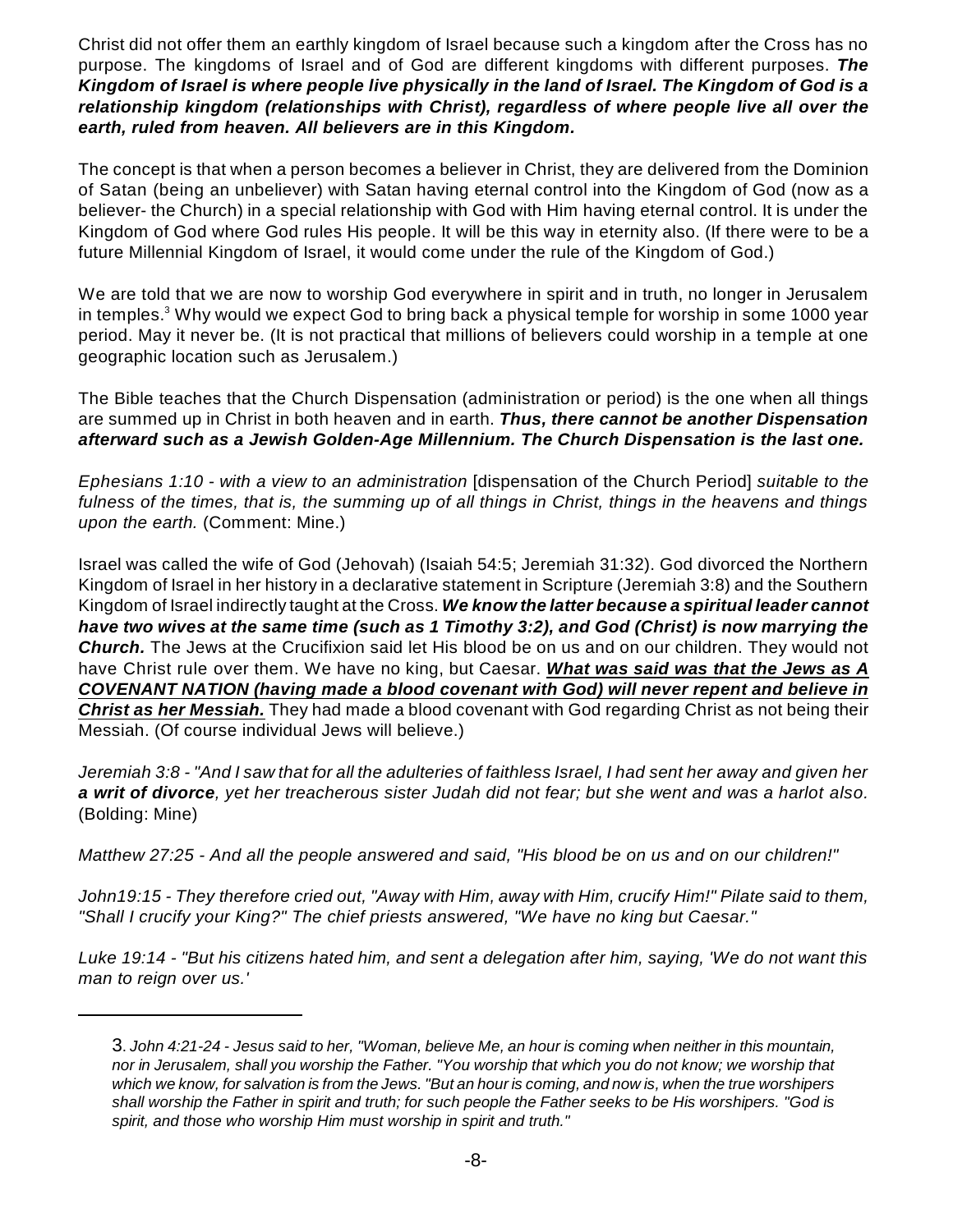*1 Timothy 3:2 - An overseer, then, must be above reproach, the husband of one wife* (literally in the Greek - *a one woman man), temperate, prudent, respectable, hospitable, able to teach,* (Bolding and comment: Mine)

So Israel as a Covenant Nation is gone forever, and Jerusalem is no longer a holy city to God. She is now only one of the world's cities without special significance in God's plan except as she is used by Satan as Israel and the Arabs continue to make war. Satan brought Israel back as an endtimes nation. Israel can come back as another one of the world's nations without special relationship to God as is the present Israel.

God only brings Israel back into the land after her repentance (Leviticus 26:40-42). Israel as a nation today is in apostasy, hanging on to Old Testament promises, but she has no interest in Christ as her Messiah. The missionaries tell us that about 80 percent of Israel's population today are apostates, about 18 percent orthodox Jews, and about 2 percent Christians. These are average and dynamic percentages.

God has not forsaken the Jews in any way because they can have all that God offers anyone. They received this by believing in Christ as Savior and going on to maturity in Christ. This is all God offers anyone in this time period.

*Romans 11:1, 5 - I say then, God has not rejected His people, has He? May it never be! For I too am an Israelite, a descendant of Abraham, of the tribe of Benjamin. ... In the same way then, there has also come to be at the present time a remnant according to God's gracious choice.*

#### *IT IS TO BE POINTED OUT THAT WHAT GOD OFFERS EVERYONE (BOTH JEWS AND GENTILES) IS THE OPPORTUNITY TO RECEIVE CHRIST AS SAVIOR AND THEN AFTERWARDS TO PURSUE MATURITY IN CHRIST SO THEY CAN KNOW AND RELATE TO THE PERFECT GOD IN DEPTH AND LIVE HOLY AND RIGHTEOUS LIVES BEFORE HIM. APART FROM THIS, THERE IS NOTHING.*

God's covenants to Israel from His viewpoint were everlasting. They continue forever for He would not break them. However, the Jews, themselves, could break the covenants (e.g. Leviticus 26:15; Deuteronomy 31:20).

*Leviticus 26:15 - if, instead, you reject My statutes, and if your soul abhors My ordinances so as not to carry out all My commandments, and so break My covenant,*

*Deuteronomy 31:20 - "For when I bring them into the land flowing with milk and honey, which I swore to their fathers, and they have eaten and are satisfied and become prosperous, then they will turn to other gods and serve them, and spurn Me and break My covenant.*

This they did in the Old Testament many times. With repentance, God would restore the Jews once again under the covenants. But with the divorce of Israel, God cut off Israel as a covenant nation from the covenants forever. The divorce came about because Israel broke the covenant and would not return to God to once again be under the covenant. From hardness of heart the Jews of the northern kingdom would not come back to and had abandoned the marriage.

The only valid covenant that God has with the Jews (as with the Gentiles), now is the New Covenant. This is so one can be saved and joined to Christ. The land of Israel in God's Plan now is out of focus.

The Old Testament teaches (Jeremiah 31:35-37) that Israel will exist as a nation before God as long as the heavenly bodies continue their courses and give their light. But we know that Israel was not a nation with political boundaries from AD 70 until May 1948. So this prophecy has another than the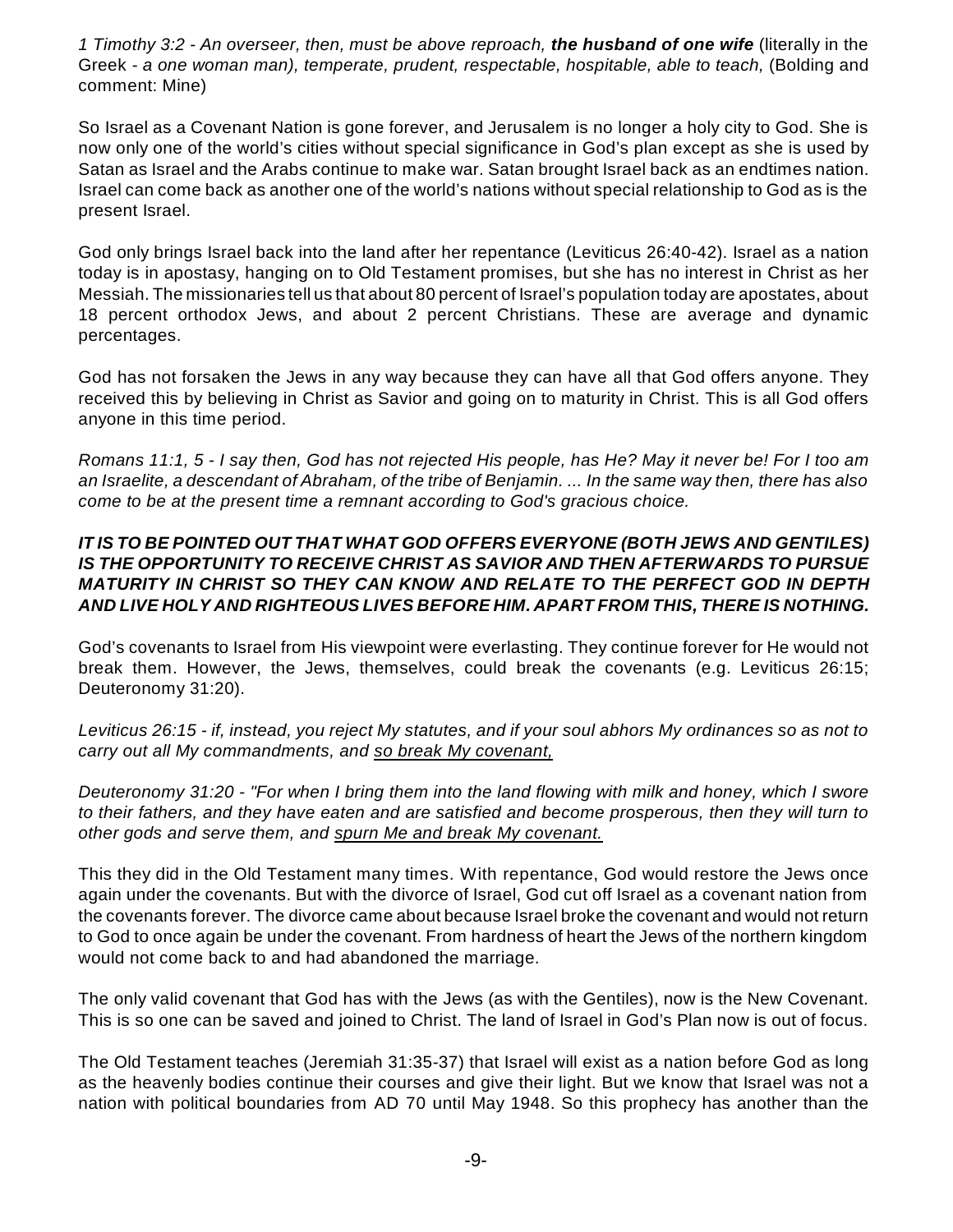obvious meaning. It comes about when at the time of the Cross, the whole land was blackened out from the sun. There was absolute blackness, no light of any kind. So Israel did exist until she forsook God by rejecting the Cross of Christ forever as a Covenant Nation.

The New Covenant in Jeremiah 31:31 applied to both Jews and Gentiles. It was established by the Cross for all believers. Gentiles were not mentioned in the Old Testament passage because the Gentile being equal with the Jew in Christ was held as a mystery until after the Cross (Colossians 1:25-27).

*The mystery concept is that the information was revealed in the New Testament but not in the Old Testament. This is because if it were, the Jews and Satan would not have crucified the Christ. They would have known that God would deal with the Gentiles also and have a new spiritual relationship in Christ with the land of Israel being out of focus, of little importance. They could have had some guidance if they understood the Abrahamic Covenant in Genesis 12:1-3 where it speaks of Abraham's seed blessing all the families of the earth.*

*Colossians 1:26-27 - that is, the mystery which has been hidden from the past ages and generations; but has now been manifested to His saints, to whom God willed to make known what is the riches of the glory of this mystery among the Gentiles, which is Christ in you, the hope of glory.*

*1 Corinthians 2:7-8 - but we speak God's wisdom in a mystery, the hidden wisdom, which God predestined before the ages to our glory; the wisdom which none of the rulers of this age has understood; for if they had understood it, they would not have crucified the Lord of glory;*

As presented earlier, the Bible teaches in several places that there is only one or a single resurrection of the Just (believers in Christ's Cross) - the first resurrection. It occurs just before the 1000 years (Revelation 20:4). In order to have people in a Millennial Kingdom with new believers, there would have to be another Rapture and Resurrection of the Just after the Millennium. This would make two resurrections with a Post-Tribulation Rapture and three resurrections with a Pre-Tribulation Rapture. The Bible only teaches one at Christ's Second Coming, after the Beast Period.

There are Old Testament prophecies of some wonderful times coming. However, those in Isaiah 11 and 35 were fulfilled when Christ was on earth. Christ said they were being fulfilled when He responded to the envoys of John the Baptist. He told them to tell John that the dead are raised, the blind see, and the deaf hear. He was referring John to events in Isaiah 35. (Compare Isaiah 35:5-6 with Luke 7:22.)

The prophecy of Isaiah 2 about instructions going out from Jerusalem was fulfilled as the Gospel went out in the sequence of Acts 1:8 just after the day of Pentecost. The prophecy in Isaiah 2 speaks to learning physical war no more. We know that there is physical war at the end of the 1000 years. The Bible directly teaches this. *But AS BELIEVERS in Christ, God's people, in the time period of Acts 1:8 and following in the Church Period, we no longer have physical warfare. We are now involved only in Spiritual Warfare. (The natural, then the spiritual.)* This Isaiah prophecy has been fulfilled. The principle is that before the Cross, God dealt with the physical or natural. And after the Cross, God dealt with the spiritual in relationship living. For God's people, spiritual warfare replaced physical warfare beginning on the Day of Pentecost.

#### *1 Corinthians15:46 - However, the spiritual is not first, but the natural; then the spiritual.*

The Romans 11:25-26 passage has spit interpreters into two groups. It has been a difficult passage to understand. To me, the passage does not teach that all of Israel will be suddenly saved at the time the fullness of the Gentiles comes, when Christ as the deliverer comes. But rather it teaches that the Jews and Gentiles will be saved one at a time and the fulness of each will occur at the same time, just before Christ as the Deliverer comes.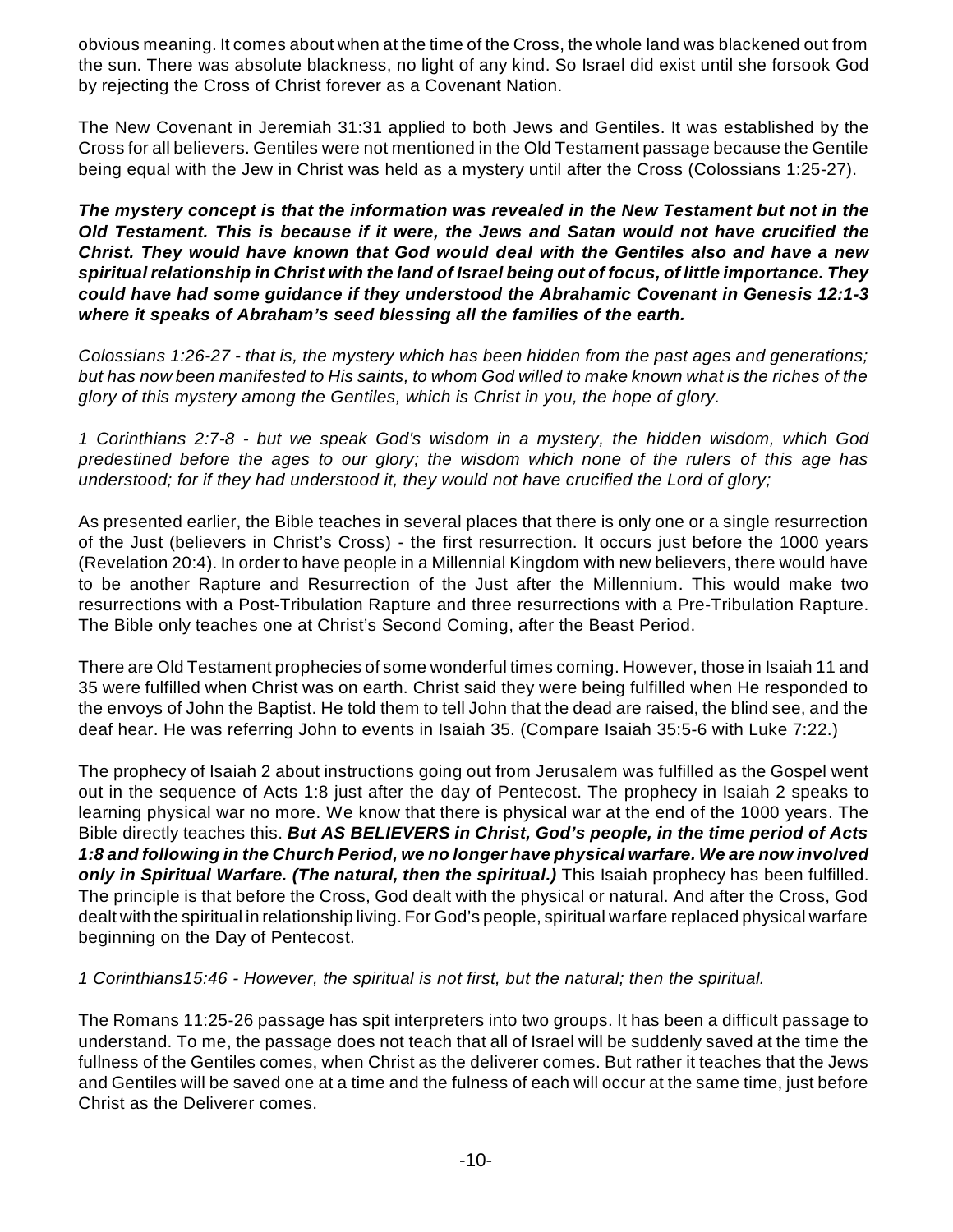*Romans 11:25-26 - For I do not want you, brethren, to be uninformed of this mystery, lest you be wise in your own estimation, that a partial hardening has happened to Israel until the fulness of the Gentiles has come in; and thus all Israel will be saved; just as it is written, "The Deliverer will come from Zion, He will remove ungodliness from Jacob."*

An analysis of the passage shows that the Jews are saved in the same manner as are the Gentiles, one person at a time. Those Jews hardened, are hardened forever - never to believe the Gospel. The rest obtained the promise and were saved. When the fullness of the Gentiles is complete, so will be the fulness of the Jews. The Jews and Gentiles are grafted into Christ as the fig tree, not into Israel. It is Christ that is the root of the tree.

Except as happened on the day of Pentecost, people are saved one at a time. This is true for both Jews and Gentiles<sup>4</sup>. The Greek text in Romans 11:25-26 **does not** say, "And *then* all Israel will be saved." If God wanted to convey this thought, He could have used the Greek word which means *then* (like using the Greek *tote* or *epeita*). But He used the Greek word *houtos,* which describes not temporal succession but manner, and which means *thus, so,* or *in this way*. God is *not* saying, "Israel has experienced a hardening in part until the fulness of the Gentiles has come in, and then (at that time, after this has happened) all Israel will suddenly be saved." But He is saying. Israel has experienced a hardening in part, and in this way the rest of all Israel will be saved, like, in the same manner, the Gentiles are being saved. The Jews could not be suddenly be saved, because all unbelievers would have taken the Mark of the Beast preventing any salvation. When Christ comes there will be only two types of people, those saved and those having taking the Mark of the Beast who no longer can be saved.

We observe that the teachings of the Old Testament are given in stories (natural). Those in the New Testament are given in terms of relationships (spiritual). See 1 Corinthians 15:46. Thus, we should expect those prophecies written in story or natural form are fulfilled in the relationship or spiritual form. And this is what has happened.

A summary of many of those written in story or natural form in the Old Testament and implemented in the spiritual or relationship form in the New Testament is as follows: (1) heart circumcision replaced physical circumcision; (2) the spiritual temple of believers and believers as living sacrifices replaced the physical temple and actual animal sacrifices; (3) worshiping God in Spirit and Truth everywhere replaced worshiping in physical Jerusalem temples or tabernacles (buildings); (4) God's universal relationship Kingdom of God replaced Israel's territorial, physical Kingdom; (5) Christ's reign from heaven replaced the reign of Israel's kings on the earth; (6) Christ's priesthood, after the order of Melchizedek replaced the Aaronic priesthood; (7) Spiritual birth in God's Kingdom replaced physical birth in Israel's Kingdom;(8) for believers, spiritual warfare replaced physical warfare; and (9) the heavenly new Jerusalem replaced the earthly Jerusalem. The most important was being in fellowship by being in the land was replaced by being in Christ. The Old Testament was written in the natural or physical, the New Testament is written in the natural or in relationships.

After the Day of Pentecost, when the spiritual replaced the natural, we should expect all the natural prophecies in the Old Testament to be implemented in the spiritual or in relationships. This happened. *THUS, BEING IN CHRIST IN A SPIRITUAL RELATIONSHIP HAS REPLACED HAVING FELLOWSHIP WITH GOD BY BEING IN THE LAND OF ISRAEL. UNDERSTANDING THIS, WE SHOULD NOT EXPECT GOD TO RETURN ISRAEL TO HER LAND IN SOME WONDERFUL NATURAL ENVIRONMENT. WE SHOULD EXPECT THIS WONDERFUL ENVIRONMENT TO BE IN A RELATIONSHIP WITH CHRIST EVERYWHERE, REGARDLESS OF PHYSICAL LOCATION. THIS HAS HAPPENED. THIS IS WHAT GOD IS DOING.*

<sup>4</sup>. For a good understanding of this passage in Romans 11 see Anthony Hoekema's book: *The Bible and the Future.*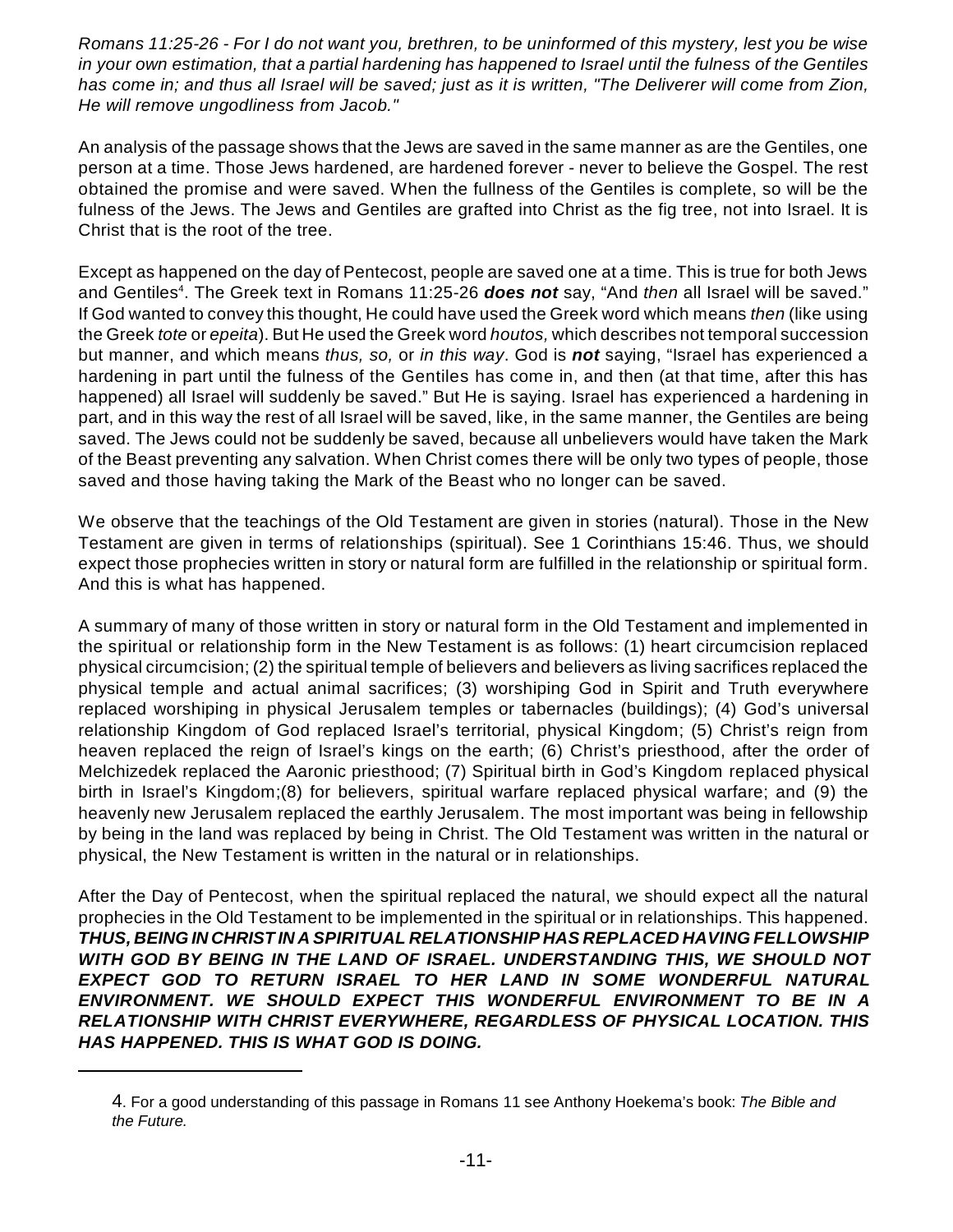*Those who still hold that all the promises to Israel that have not yet occurred, place their occurrence as a Jewish Kingdom in the 1000 years. The Bible does not teach this placement. They do not see that they are implemented in a different way than the Old Testament in the natural describes. My perception, this is making a serious interpretive mistake. They are making the same or similar mistake that the Gospel time Jews made when they took responsibility for Christ's Crucifixion. They thought that God would return the nation to a free nation under the Messiah. But our Lord did not offer them that Kingdom or nation. He offered them the Kingdom of God ruled from heaven. He offered them salvation by believing the Gospel and a new relationship with Himself.*

*The impact of this belief structure is that they want the Jews to be prominent again. However, they are now one new man with the Gentiles in Christ. They are now longer Jews or Gentiles. Only Christ can now have any preeminence.* 

*Galatians 3:26-29 - For you are all sons of God through faith in Christ Jesus. For all of you who were baptized into Christ have clothed yourselves with Christ. There is neither Jew nor Greek, there is neither slave nor free man, there is neither male nor female; for you are all one in Christ Jesus. And if you belong to Christ, then you are Abraham's offspring, heirs according to promise.*

*God does not want us going back to reestablish Judaism. For then we deny the reason for the Cross and God's overall program. When we do, we become a transgressor and can no longer renew going to Christ again because we put Christ and His Cross to open shame. A future Jewish Kingdom with physical temples and animal sacrifices under God is not coming.*

*Galatians 2:18 - "For if I rebuild what I have once destroyed, I prove myself to be a transgressor.*

*Hebrews 5:11-14 - Concerning him we have much to say, and it is hard to explain, since you have become dull of hearing. For though by this time you ought to be teachers, you have need again for someone to teach you the elementary principles of the oracles of God, and you have come to need milk and not solid food. For everyone who partakes only of milk is not accustomed to the word of righteousness, for he is a babe. But solid food is for the mature, who because of practice have their senses trained to discern good and evil.*

*Hebrews 6:4-6 - For in the case of those who have once been enlightened and have tasted of the heavenly gift and have been made partakers of the Holy Spirit, and have tasted the good word of God and the powers of the age to come, and then have fallen away, it is impossible to renew them again to repentance, since they again crucify to themselves the Son of God, and put Him to open shame.*

*Believing that God will return Israel to her land in the future impedes us from seeing that God has only one future plan and this is to take believers to high-skill mature spiritual ability in Christ-likeness for the sake of eternity. What we become is the important factor.*

*Can you imagine returning to physical temples and animal sacrifices to worship in Jerusalem after becoming a Christian and worshiping God in spirit and in truth everywhere. In principle, having God bring back Israel as a covenant nation and including any part of Judaism is to deny the Christian faith, deny the efficaciousness of the Cross, and deny what Christ accomplished on the Cross. 5*

#### **Conclusion Regarding the 1000 Years**

<sup>5</sup>. The discussion of a temple in Ezekiel chapters 40-48 must refer to a restoration of the temple before the time of Christ or symbolize in some manner the new Jerusalem.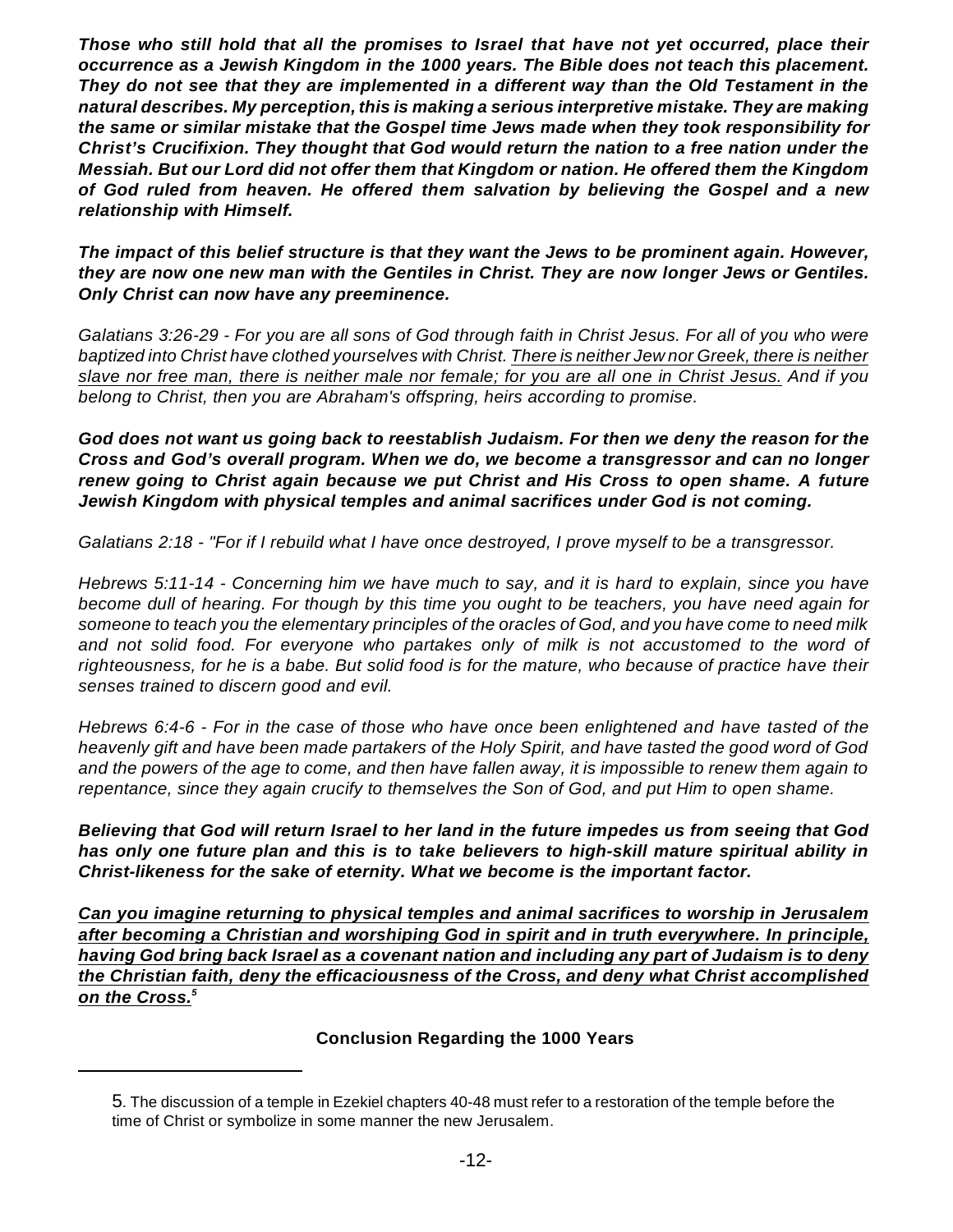*The only thing that matters now for both Jew and Gentile is that they become a believer in Christ (become the Church) and afterward pursue and obtain mature high-skill spiritual ability in Christlikeness. This is so they can know and relate to God in His depth. God has no other purpose for anyone. This is His main plan for putting us on the earth. CAN YOU SEE THERE IS NOTHING ELSE APART FROM THIS RELATIONSHIP WITH GOD.*

*Philippians 3:8-14 - More than that, I count all things to be loss in view of the surpassing value of knowing Christ Jesus my Lord, for whom I have suffered the loss of all things, and count them but rubbish in order that I may gain Christ, and may be found in Him, not having a righteousness of my own derived from the Law, but that which is through faith in Christ, the righteousness which comes from God on the basis of faith, that I may know Him, and the power of His resurrection and the fellowship of His sufferings, being conformed to His death; in order that I may attain to the resurrection from the dead. Not that I have already obtained it, or have already become perfect, but I press on in order that I may lay hold of that for which also I was laid hold of by Christ Jesus. Brethren, I do not regard myself as having laid hold of it yet; but one thing I do: forgetting what lies behind and reaching forward to what lies ahead, press on toward the goal for the prize of the upward call of God in Christ Jesus.*

**We conclude that the 1000 years can only be a day of time (some short period) during the time of the bowls, during the time of Christ's Second Coming. The 1000 years as a day fit into the 2000 years of the Church period and the 6000 years of allowable human history. The Second Coming of Christ in the clouds covers the entire period from the seventh trumpet to the time of the Great White Throne Judgment. It includes the 1000 years, the time of the bowls, and the resurrections (that includes the Rapture).**

*There will not be a Millennial Kingdom after Christ comes, and the 1000 years do not occur in the Church Period before Christ's Second Coming.*

# **IMPACTS OF OUR PROPHETIC AND CHURCH MINISTRY BELIEFS ON OUR LIVES**

### **Impacts of Our Prophetic Millennial Views**

Believing in a future Jewish Millennium, one cannot with consistency also believe that God's only main plan is to take people to maturity in Christ in preparation for eternity. Thus, this view can lead churches to not be concerned with taking their people to maturity. This perspective allows them to believe that using dumb-down or only elementary user-friendly training (not maturing them) does not bring harm to their people as the Tribulation comes and as they enter eternity. *Of course this should not happen because God commands pursuing maturity.*

Where there are exceptions, churches on the average across America are now going to elementary first-level Milk-of-the-Word training (no longer maturing their people) and no longer evangelizing their entire areas. This is sin of omission for it does not implement the scope and intent of the Great Commission. The impact on the believers is that they, particularly the children and youth, are not prepared to go through and stand strong in the Tribulation and do great ministry for Christ, nor are they prepared for going into eternity to the degree that God desires. *This is a most terrible result and disservice to the people and to the ministry of Christ if little or inadequate evangelism and discipleship are being done.*

Because the sin of the Church and of the people is increasing, Satan gains more power to attack people and bring the calamity and world government that is part of God's endtimes plan. Both God and Satan bring the endtimes for their purposes. God uses Satan.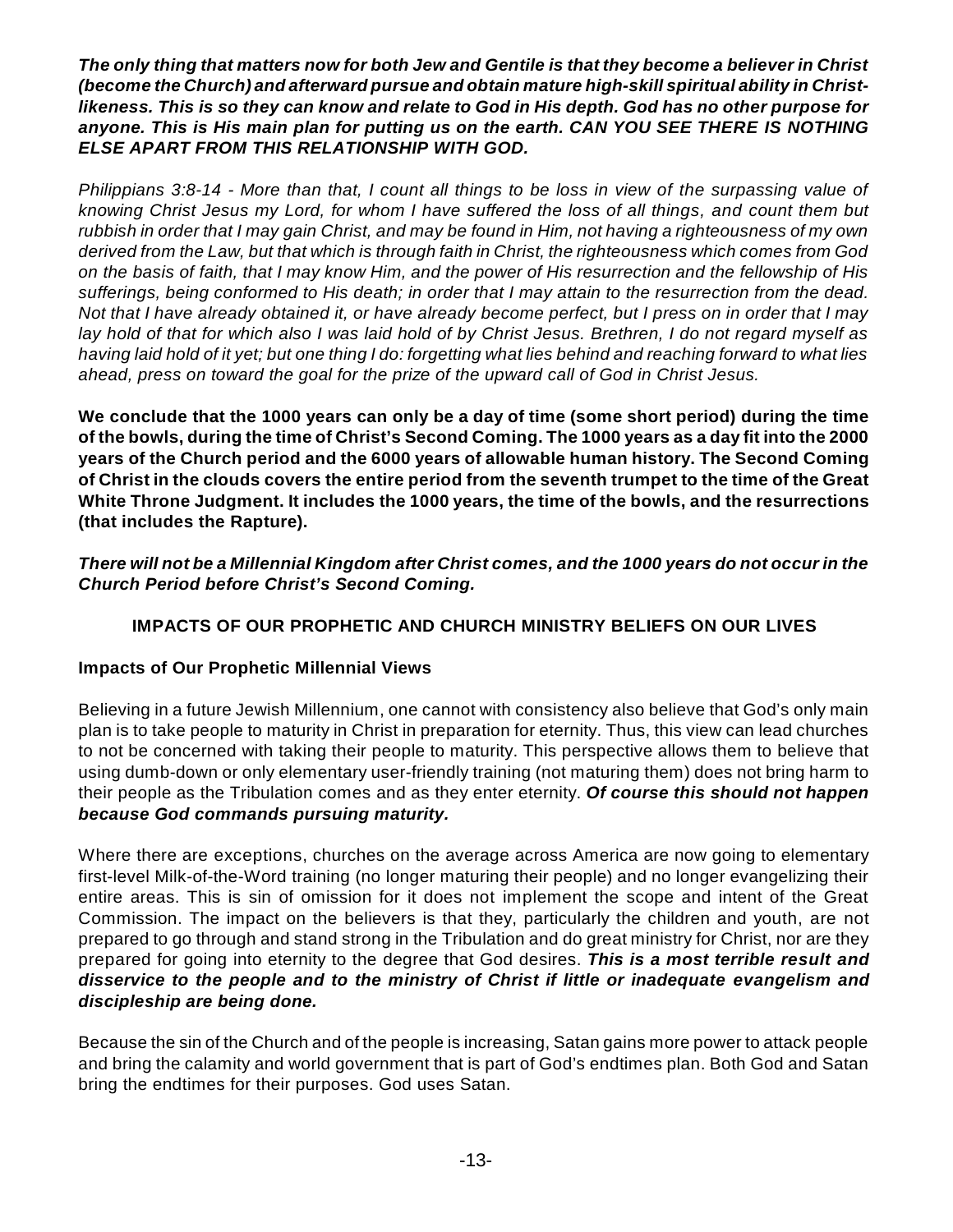In other words, the sin of the Church, along with the sin of the people, are responsible for the endtimes coming. Thus, we should expect to go through the Tribulation. It was also true in Israel when God brought them discipline. They were Satan's armies, but God called them His armies. He called King Nebuchadnezzar His servant for example (Jeremiah 25:9). Such will be the same when the calamity comes. All of this is part of God's Plan.

**Impacts of Our Beliefs On Our Walk** - In addition to studying prophecy and how the endtimes unfold, we must understand their impacts of our beliefs on our Christian worship, stand, walk, and ministry. For whatever reason, when we are not doing adequate evangelism and/or not doing more in-depth teaching when we know that God wants us to, we have sin.

*James 4:17 - Therefore, to one who knows the right thing to do, and does not do it, to him it is sin.*

**Ths situation is most serious and non-trivial. It is not to be ignored.** It greatly effects our lives now, but most seriously effects how we will respond to Christ under severe persecution. It greatly effects our children and youth if they have not been adequately trained and prepared. It most greatly effects our lives in eternity.

The following beliefs have hurt the life and ministry of the Church (although they should not if we were adequately obeying Scripture):

1. If we believe that God has a separate and different future plan for the Church (to heaven) and Israel (to the land) - (Dispensational Theology), then with consistency, it is difficult to see that God has only one plan to take all believers (both Jews and Gentiles) to become mature in Christ, only in this lifetime. This oversight allows us to go wrongly to mainly or only elementary user friendly training in our churches, believing our spiritual ability can increase in eternity. This is happening.

2. Apart from eschatology in #1, if we do not believe that God's major plan is to take us to a mature high-skill spiritual ability in Christ-likeness using God's Whole Counsel, and if we do not understand or see that this spiritual ability is fixed forever at death, we can go wrongly to elementary user-friendly training not being concerned about or believing we will not harm our people. This is happening.

3. If we believe that the world will be Christianized before Christ comes (which will not and cannot happen), we will work more to placing Christians into positions of influence instead of mainly discipling and evangelizing. (This is a good thing to do at all times, but it will not have any significant effect on the endtimes. Only a revival in the Church will, beginning with Church leadership - and of course with you and me.)

4. If we believe that Christ will save people and disciple people based on His sovereignty (regardless of what we do), we may not emphasize evangelism and discipleship programs. We can go more for form in our worship services, and spend most of our time on the Church's doctrines of the faith doctrinal statement.

5. Not having realized that it is the mature people in Christ who will do ministry, one can go to elementary training believing they will not harm the ministry. *(NOT MATURING THEIR PEOPLE, WE WILL TREND TO BECOME A VERY IMMATURE CHURCH WITH A LOST BIBLICAL INTELLECT.)* We are told to train people for the work of the ministry so that our people will become to the full stature of Christ. *Being in ministry, people will bring more glory to God.*

6. *Churches may not realize and probably do not believe that when they go only to mainly elementary training and do little evangelism, they are implementing key satanic strategy*. (Doing so helps Satan to prevent all the chosen elect from believing and doing all of God chosen work.)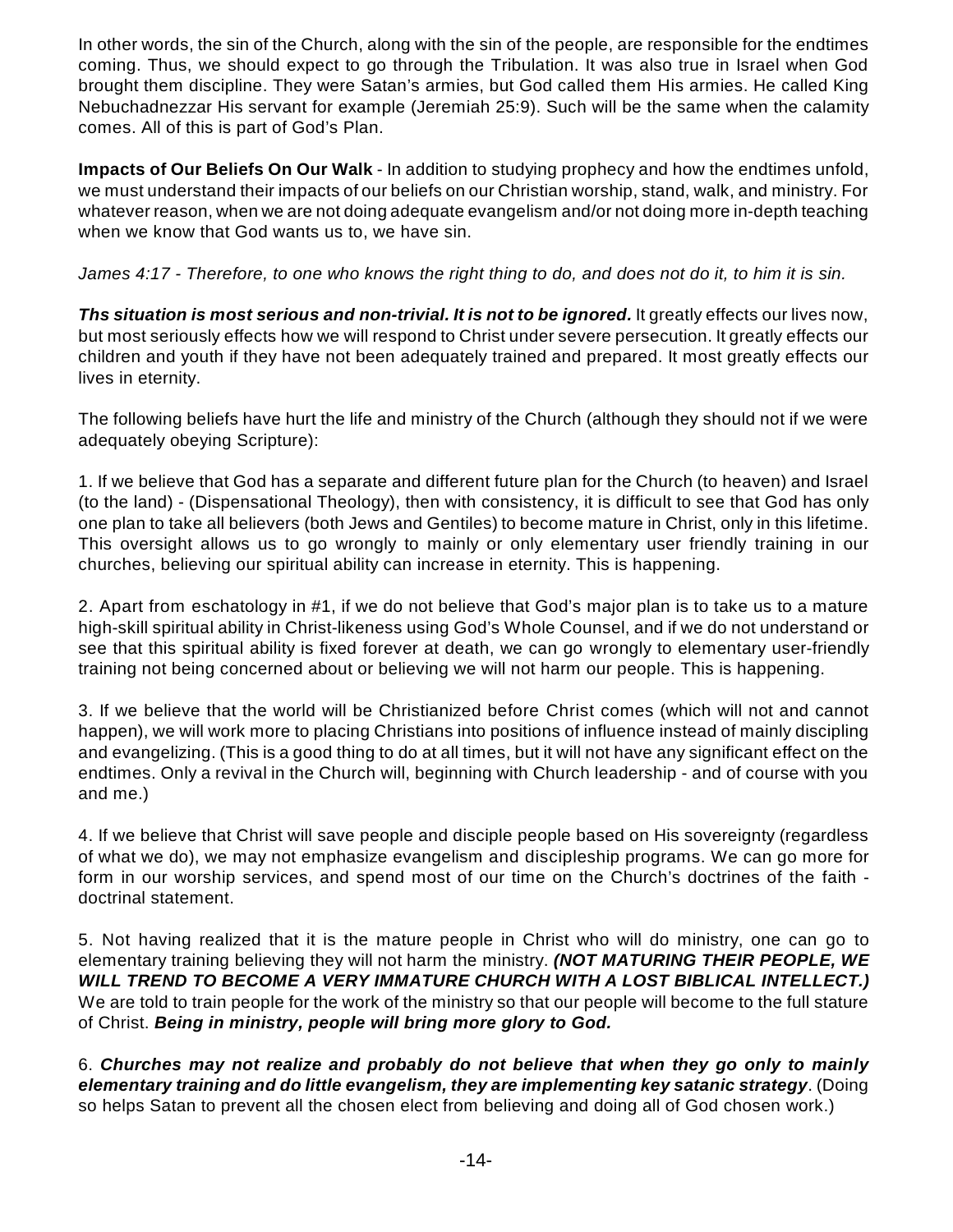As a result of not doing adequate training and ministry, our people, especially our children and youth, are growing up with but limited Bible knowledge and living dynamics and are not prepared for going through the Tribulation. *The Bible teaches that God's people perish for lack of knowledge in these type times.* It also teaches that in the endtimes, the people will not endure sound doctrine.

Our churches in going to mainly elementary training are providing the environment for the Church having a lack of knowledge and not enduring sound doctrine, now as these endtimes are soon coming. **This is implementing key satanic strategy.** They will not be prepared when the Tribulation comes.

*Hosea 4:6 - My people are destroyed for lack of knowledge. Because you have rejected knowledge, I also will reject you from being My priest. Since you have forgotten the law of your God, I also will forget your children.*

*2 Timothy 4:3 - For the time will come when they will not endure sound doctrine; but wanting to have their ears tickled, they will accumulate for themselves teachers in accordance to their own desires;*

*It is a most serious thing not to train with the depth and breadth of the Bible - God's Whole Counsel.* It has a large impact on our children and youth and the carrying on of the Truth in depth.

The churches can logically, but wrongly, go to mainly elementary training if they believe somehow our maturity in eternity can increase or will somehow be worked out according to God's Plan, or if we do not concern ourselves with the topic (which appears to the situation widely today). Thus, it does not matter, as we wrongly believe, what spiritual ability we reach in this lifetime. The only thing that really matters is that one receive Christ as Savior so we can go to heaven. But the truth of the matter, even though we cannot be sure, is that the maturity we have at death we can most likely have for eternity. It is a most important consideration because it effects our ability to know God in His depth. Regardless of the situation, God commands us to pursue this maturity and all the events of the Bible lead to this end result. Because maturity is commanded, *it is important to God for whatever reason He may have. Thus, it should be important to us. Thus, we should pursue it and leadership should provide the training.*

Our churches can also do this if they wrongly believe that they will miss going through the endtimes, escaping by the Rapture of the Church. Thus, because they will not be here when the endtimes come, and God will bring the necessary maturity we need, we can go to elementary training (according to our own ideas) to reach the youth of the day for evangelism purposes. We can do this without harming our people or God's work. But this is not true. **This is most terrible error.**

# **Major Concerns**

*Our teaching in our public school systems is dumbing down. Youth are graduating from high school where in many cases (with the situation worsening) they read and write poorly. They have not learned to do clear and objective thinking. Our churches are dumbing down their training also. They are not doing critical analysis of their situation and what is coming with the Tribulation. Both of these are key satanic strategies. So we have youth growing up without a good background and are unable to do serious critical analysis. They will not be able to figure out or know what is happening when the Tribulation comes. They may fall away from God believing they may not be Christians.*

In addition, those of these who believe in a Pre-Tribulation Rapture, may believe they have missed the Rapture finding themselves in the Tribulation. They, with only a limited Bible background, can believe they are not Christians and can fall away from the faith. The Bible teaches that in the endtimes, many will fall away from the faith particularly referring to the Great Tribulation period. (As stated above, they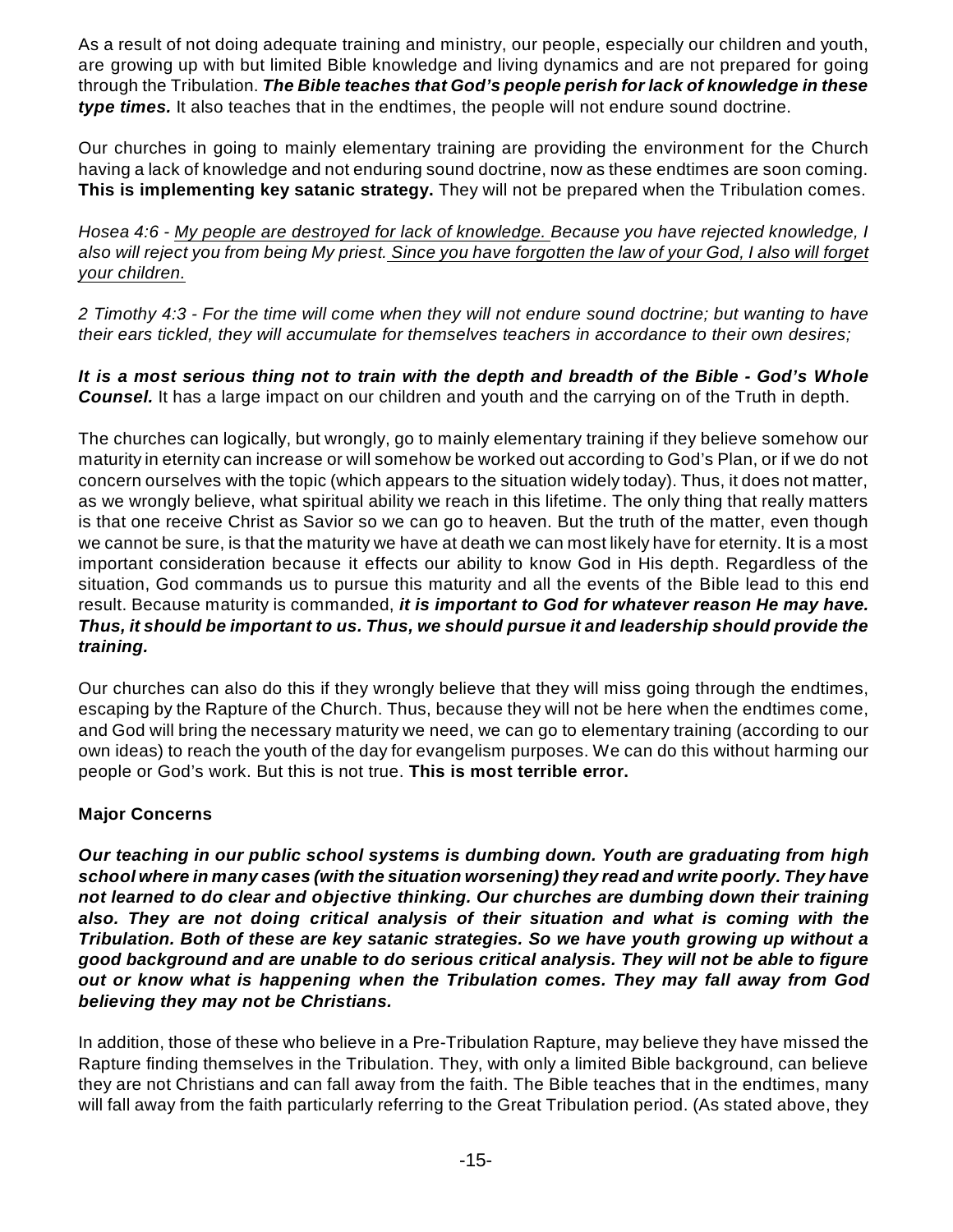perish because of their lack of biblical knowledge.) This falling away will come before the endtimes Day of the Lord comes. The Day of the Lord comes after the Tribulation.

*2 Thessalonians 2:3 - Let no one in any way deceive you, for it* (the Day of the Lord) *will not come unless the apostasy* (falling away or departure from the faith) *comes first, and the man of lawlessness is revealed, the son of destruction,* (Comments: Mine.)

Our churches do not have much of a clue as to how bad the times will become when the Tribulation comes. The government in time will control jobs, incomes, food, water, travel, and housing. Most Christians will be incarcerated, martyred, and/or used in slave labor.<sup>6</sup> Most savings and real estate will be confiscated (such as through devaluation). Those who cannot work or are over some age probably will be eliminated. The children will be educated satanically by the state. We need to prepare especially our children and young people by teaching and maturing them in Christ to the degree that we can. We need to put in some supplies for black outs and shortages of food, water, and gasoline.

Everyone needs to know what can happen in the Tribulation, regardless of their prophetic view of the Rapture time, so they will know what will and can happen if they find themselves in the Tribulation. *See our potential scenario.*

## **The Watchman Warning**

In times like those coming, in the Old Testament, God appointed watchmen to warn the people of coming judgment. We are going into similar times and the churches and Church leaders should be warned. *Thus, this report brings a Watchman Warning.* The warning is needed because God's judgment is coming because of the church's and people's sin, particularly in the favored nation. If the church was obeying sufficiently, the judgment might not come and the warning might not be necessary. The warning must come now because the Church is falling away and the coming of the Tribulation is impending. And God does not do things until after He warned His prophets. The warning is for God's people to turn from their sin and obey Him in revival. We need that revival now beginning with me and you.

If we are obeying God or turn to obeying God, then we will be used of God in the coming times. But, on the other hand, if we do not act to train our people for maturity and doing evangelism and/or we have much sin, we can expect judgment and serious times as the endtimes unfold. This warning to the Old Testament Jews was part of their Pattern Sequences. Because Revelation unfolds in another Pattern Sequence, this warning is viable and applicable for today. We all must take warning (including me and you).

Also we cannot expect God to heal America until God's people turn from their sin.

*2 Chronicles 7:14 - and My people who are called by My name humble themselves and pray, and seek My face and turn from their wicked ways, then I will hear from heaven, will forgive their sin, and will heal their land.*

*Ezekiel 33:1-9 - ."Son of man, speak to the sons of your people, and say to them, 'If I bring a sword upon a land, and the people of the land take one man .and make him their watchman; and he sees the sword coming upon the land, and he blows on the trumpet and warns the people, then he who hears*

<sup>6</sup>. The population will also be controlled so as to prevent the elect from being born and accomplishing God's work. The population will be reduced greatly because people believe that the earth's resources for food, water, oil, etc. are limited and are running out. The population is now increasing exponentially. The number of people living today is equal to several times the people that have lived in the total past.